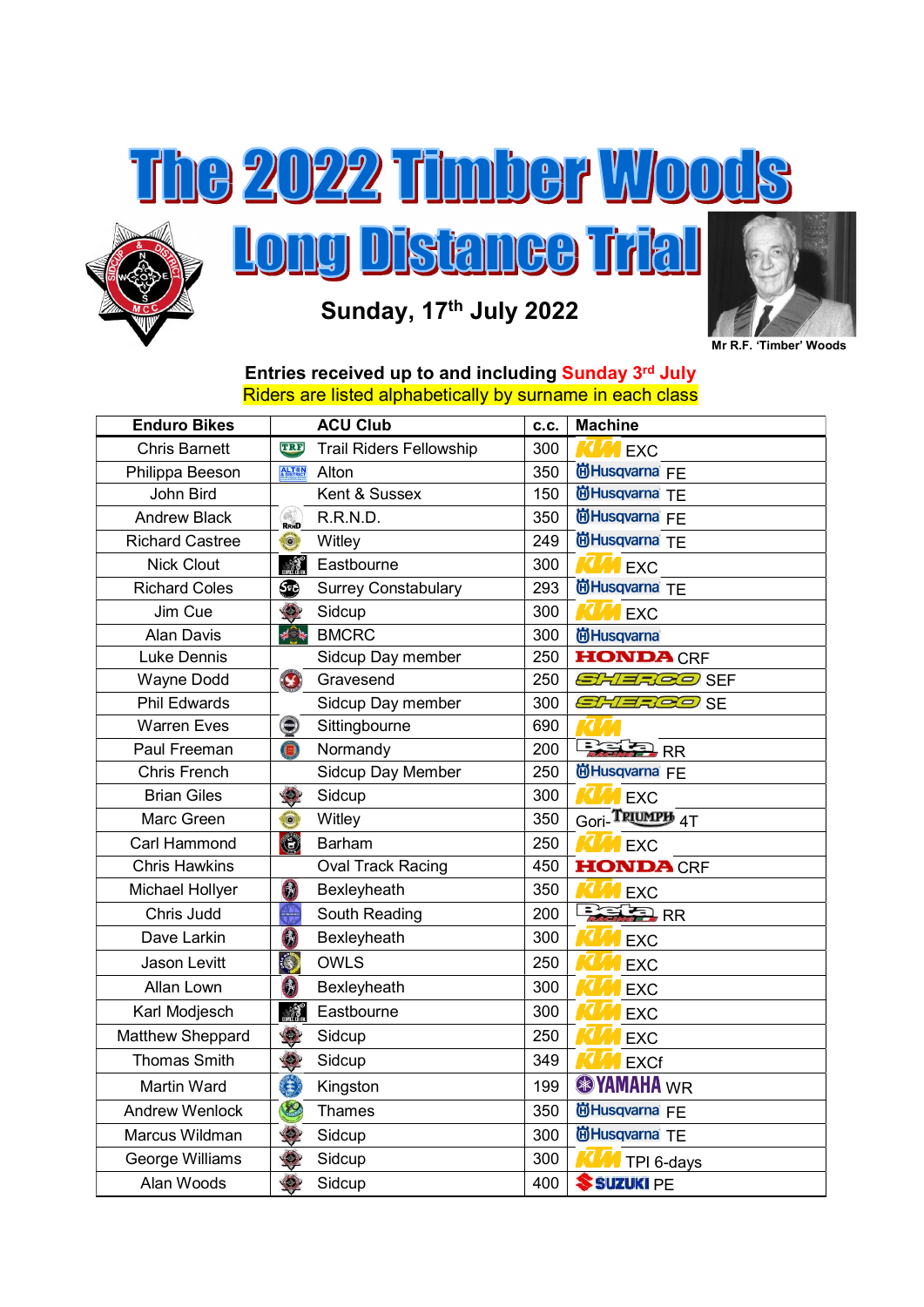| <b>Trail and</b><br>'Freeride' type bikes | <b>ACU Club</b>                              |     | <b>Machine</b>                              |  |
|-------------------------------------------|----------------------------------------------|-----|---------------------------------------------|--|
| <b>Tim Archer</b>                         | Kent & Sussex                                | 300 | $\frac{1}{2}$ X Trainer                     |  |
| <b>Vincent Austin</b>                     | <b>Trail Riders Fellowship</b><br><b>TRE</b> | 259 | <b>GASGAS</b> Pampera                       |  |
| Derek Baker                               | Kent & Sussex                                | 260 | Montesa 4Ride                               |  |
| <b>Chris Barwick</b>                      | <b>RALIYMOJO</b> RallyMoto                   | 300 | $\frac{1}{2}$ X Trainer                     |  |
| <b>Colin Beasley</b>                      | TRE<br><b>Trail Riders Fellowship</b>        | 223 | <b>HONDA CRF</b>                            |  |
| Kim Beeney                                | (55)<br>Double Five                          | 237 | <b>GASGAS</b> Pampera                       |  |
| <b>Tim Bird</b>                           | $\textcolor{red}{\bullet}$<br>Berkhamsted    | 300 | <b>Montesa Cota RR</b>                      |  |
| <b>Stave Blanchard</b>                    | $\ddot{\mathbf{S}}$<br>Sidcup                | 350 | $\frac{1}{2}$ Alp                           |  |
| lan Brooking                              | <b>Trail Riders Fellowship</b><br>TRE        | 300 | $\overline{LRS}$ X Track                    |  |
| <b>Mark Butchers</b>                      | $\ddot{\mathcal{L}}$<br>Sidcup               | 223 | <b><sup><sup>8</sup>YAMAHA</sup></b> Serrow |  |
| <b>Christopher Chappell</b>               | $\circledcirc$<br>Redhill Reigate & N. Downs | 250 | <b>GASGAS</b> Pampera                       |  |
| David Charman                             | $\circledcirc$<br>Redhill Reigate & N. Downs | 250 | <b>GASGAS</b> Pampera                       |  |
| <b>Nigel Craig</b>                        | $\circledcirc$<br><b>Barham</b>              | 250 | <b>HONDA CRF</b>                            |  |
| Stephen Craig                             | 0<br><b>Barham</b>                           | 300 | $\frac{1}{2}$ X Trainer                     |  |
| David Dale                                | 12<br>Thames                                 | 250 | <b>GASGAS</b>                               |  |
| <b>Adrian Dicker</b>                      | $\bullet$<br>Sidcup                          | 450 | <b>FANTIC</b> Caballero Rally               |  |
| David Dodd                                | <b>BMCRC</b><br>≉িঁ*                         | 250 | <b>Kawasaki KLX</b>                         |  |
| <b>Tony Errey</b>                         | $\mathbb{R}$<br>Eastbourne                   | 250 | <b>GASGAS</b> Pampera                       |  |
| Roger Freeman                             | ۵<br><b>Diss</b>                             | 300 | <b>HONDA CRF</b>                            |  |
| <b>Richard Gaines</b>                     | $\Omega$<br>Bexleyheath                      | 300 | $\frac{1}{2}$ X Trainer                     |  |
| Mark George                               | Farnham Royal                                | 250 | <b>GASGAS</b>                               |  |
| <b>Phil Goodsell</b>                      | Eastbourne                                   | 225 | <b><sup><sup>3</sup>YAMAHA</sup></b> XT     |  |
| <b>Geoff Grimes</b>                       | Farnham Royal                                | 260 | <b>Montesa 4Ride</b>                        |  |
| <b>Martin Harvey</b>                      | 0<br><b>Barham</b>                           | 300 | <b>HONDA CRF</b>                            |  |
| Matthew Jagger                            | Q<br>Sidcup                                  | 150 | $HONDA$                                     |  |
| Russell Jarman                            | $\mathbf{Q}$<br>Sidcup                       | 249 | <b><sup><sup>3</sup></sup></b> YAMAHA XT    |  |
| James Lindridge                           | Eastbourne                                   | 300 | $\frac{1}{2}$ X Trainer                     |  |
| <b>David Little</b>                       | a<br>Bexleyheath                             | 300 | $\frac{1}{2}$ X Trainer                     |  |
| <b>Steve Masters</b>                      | Eastbourne                                   | 250 | <b>W</b> Freeride                           |  |
| Robert McKenzie                           | 6<br>Redhill Reigate & N. Downs              | 250 | <b>GASGAS</b> Pampera                       |  |
| Kevin Miller                              | 12<br>Thames                                 | 272 | <i>SHERGO</i> X Ride                        |  |
| John Mitchell                             | Sidcup                                       | 250 | <b><sup><sup>3</sup></sup></b> YAMAHA XT    |  |
| <b>Nick Morris</b>                        | Witley<br>$\circledcirc$                     | 499 | <b>HONDA</b> XL                             |  |
| Alan Paton                                | Eastbourne                                   | 250 | Freeride                                    |  |
| Christopher Pay                           | Sidcup Day Member                            | 250 | <b>HONDA</b> XR                             |  |
| <b>Sean Perkins</b>                       | <b>Trail Riders Fellowship</b><br>TRF        | 300 | <i>SHERGO</i> X Ride                        |  |
| lan Povey                                 | $\bullet$<br>Sidcup                          | 250 | <b>GASGAS</b> Pampera                       |  |
| Luke Radburn                              | Sidcup Day member                            | 300 | $\frac{1}{\sqrt{2}}$ X Trainer              |  |
| John Reeves                               | Thames                                       | 250 | Freeride                                    |  |
| Chris Rynston                             | Sidcup                                       | 250 | <b>HONDA CRF</b>                            |  |

There's more Trail class on the next page.......